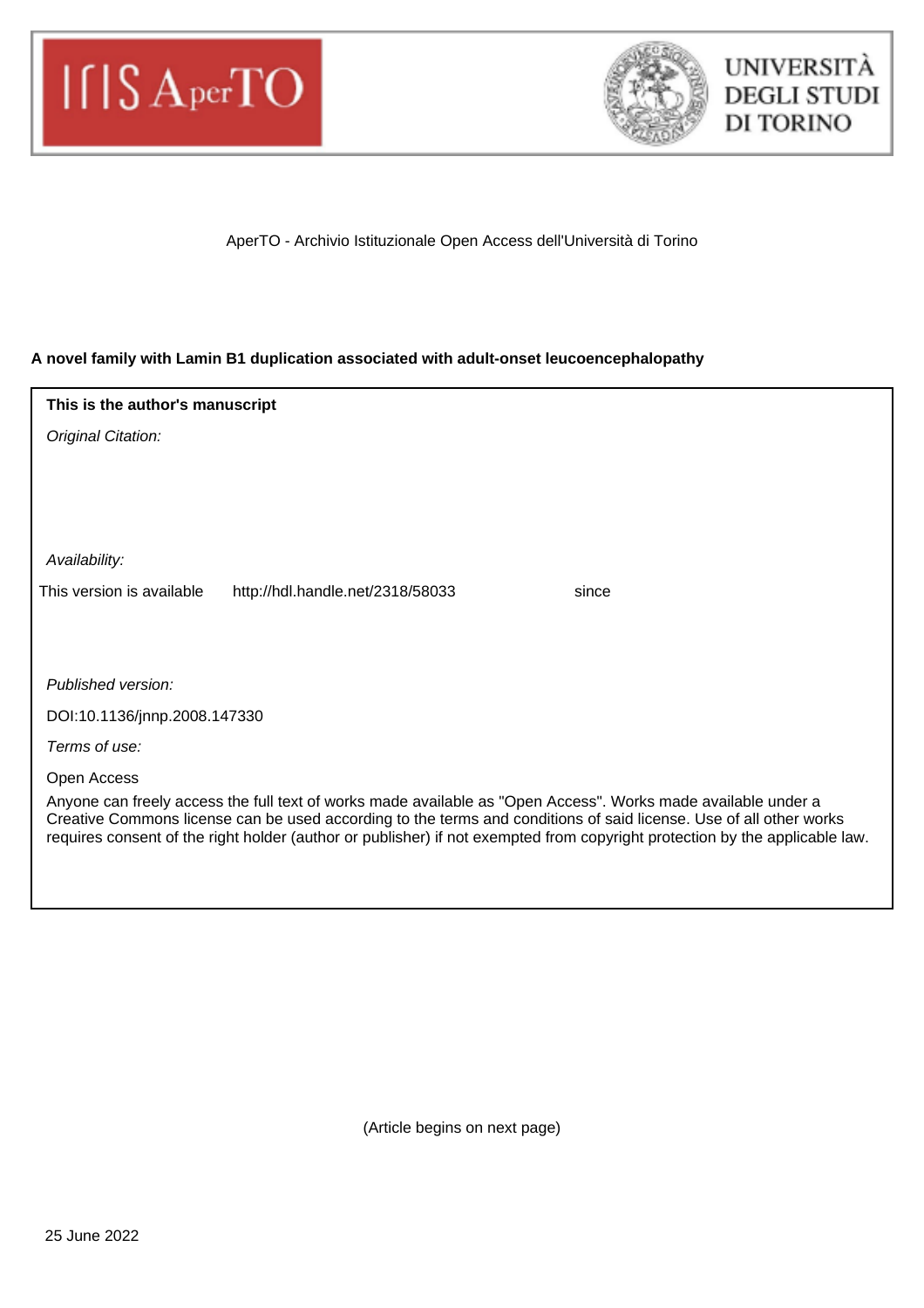

# UNIVERSITÀ DEGLI STUDI DI TORINO

*This is an author version of the contribution published on: Questa è la versione dell'autore dell'opera: [J Neurol Neurosurg Psychiatry. 2009 Feb;80(2):237-40. doi: 10.1136/jnnp.2008.147330.]*

> *The definitive version is available at: La versione definitiva è disponibile alla URL: [http://jnnp.bmj.com/content/80/2/237.long]*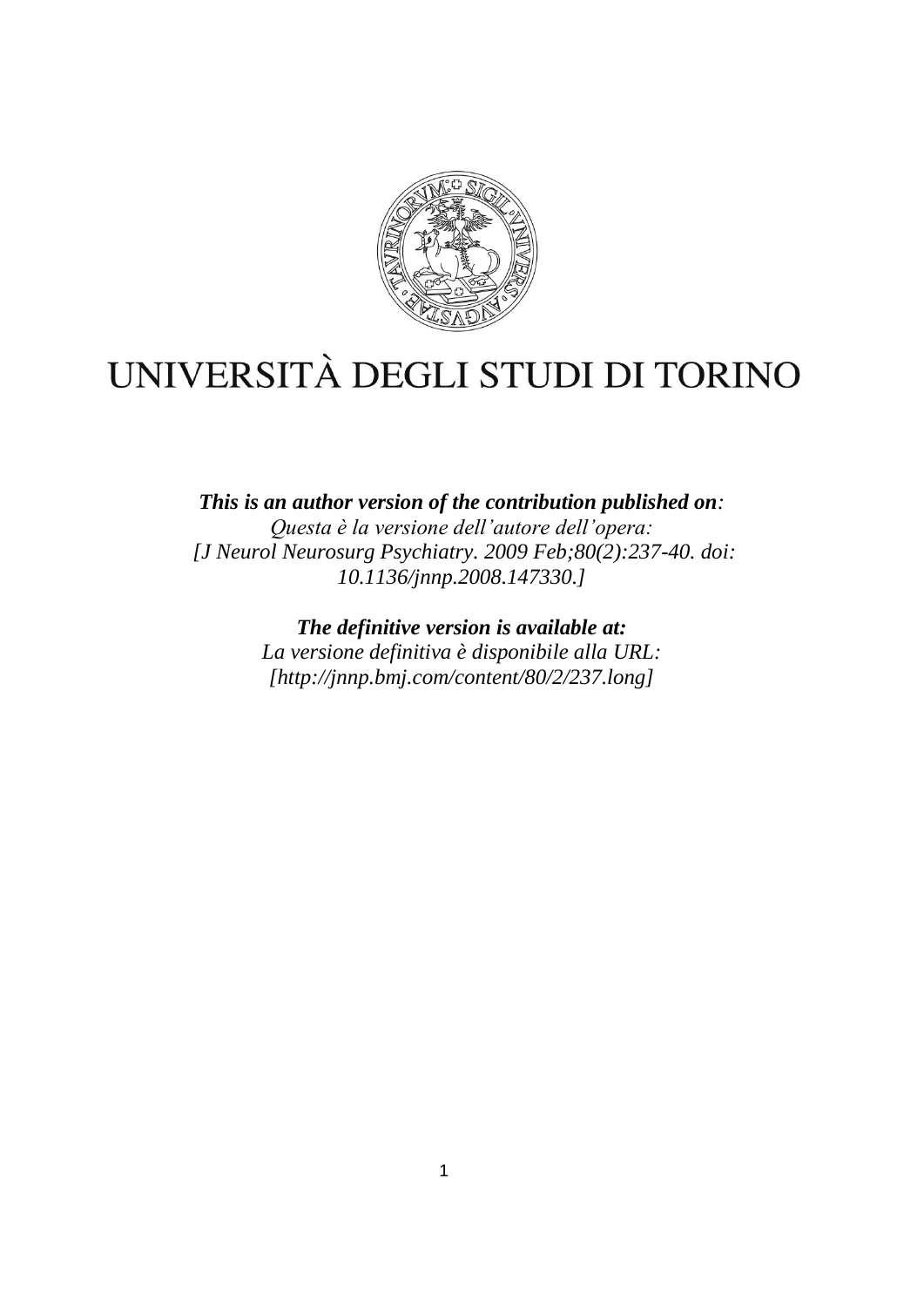## A NOVEL FAMILY WITH LAMIN B1 DUPLICATION ASSOCIATED WITH ADULT-ONSET LEUKOENCEPHALOPATHY

Alessandro Brussino<sup>1</sup>, MD, Giovanna Vaula<sup>2</sup>, MD, Claudia Cagnoli<sup>1</sup>, PhD, Alessandro Mauro<sup>3</sup>, MD, Luca Pradotto<sup>4</sup>, MD, Dino Daniele<sup>5</sup>, MD, Eleonora Di Gregorio<sup>1</sup>, MSc, Marco Barberis<sup>1</sup>, PhD, Carlo Arduino<sup>1</sup>, MD, Stefania Squadrone<sup>6</sup>, PhD, Maria Cesarina Abete <sup>6</sup>, MSc, Nicola Migone <sup>1</sup>, MD, Olga Calabrese <sup>7</sup>, MD, Alfredo Brusco <sup>1</sup>, PhD.

*<sup>1</sup> Department of Genetics, Biology and Biochemistry, University of Torino, and S.C.D.U. Medical Genetics, Az. Osp. San Giovanni Battista, Torino, Italy*

*<sup>2</sup>S.C.D.U. Neurologia II, Az. Osp. San Giovanni Battista, Torino*

*<sup>3</sup> Department of Neurosciences, University of Torino*

*<sup>4</sup> Department of Neurology, IRCCS Istituto Auxologico Italiano, Piancavallo (VB) , Italy*

*<sup>5</sup> S.C.D.U. Neuroradiology, Az. Osp. San Giovanni Battista, Torino*

*<sup>6</sup> C.Re.A.A., Istituto Zooprofilattico Sperimentale del Piemonte, Liguria e Valle d' Aosta, Torino, Italy*

*<sup>7</sup> Department of Experimental Medicine and Diagnostics, Medical Genetics Unit, University of Ferrara, Italy* 

\* Corresponding author: Alfredo Brusco, *Department of Genetics, Biology and Biochemistry, University of Torino,* via Santena, 19 - 10126 Torino, Italy. Fax: +39 011 670 5668; *e-mail:* alfredo.brusco@unito.it

*Keywords*: *LMNB1*; lamin; leukodystrophy; leukoencephalopathy; myelin *Running head*: *LMNB1* duplication Financial Disclosure: None reported. Word count: 2962 words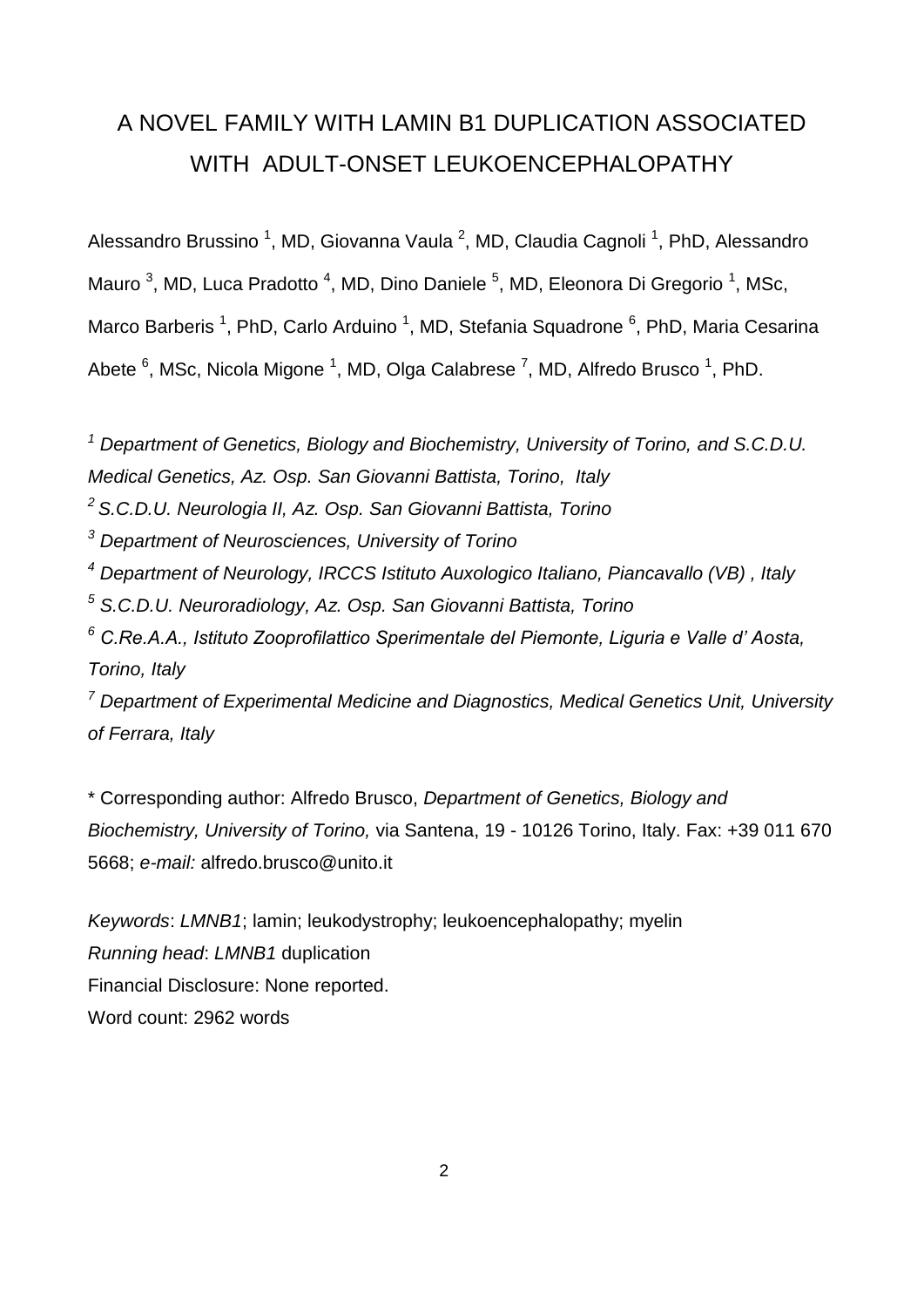## **ABSTRACT**

**Background and aim:** Lamin B1 duplication has recently been described in a rare form of autosomal dominant adult-onset leukoencephalopathy associated with autonomic dysfunction. Aim of our work was to evaluate the presence of lamin B1 gene defects, in a series of eight patients with adult-onset hereditary diffuse leukoencephalopathy. **Methods:** Six probands were compatible with an autosomal dominant transmission. The clinical picture was represented by a variable combination of pyramidal, cerebellar, cognitive, and autonomic dysfunction. Neuroradiological (MRI) data showed symmetrical and diffuse white matter lesions in six, and multifocal confluent lesions in two. Lamin B1 full deletion/duplication and point mutations were searched using Taqman real-time PCR assay and direct sequencing of all coding exons.

**Results:** One patient carried a 140-190 Kb duplication involving the entire *LMNB1* gene, the *AX748201* transcript and the 3' end of *MARCH3*. Clinical and neuroimaging data of this proband and an affected relative, overlapped with the features of the *LMNB1* duplication described by Padiath et al. (2006). Lamin B1 expression was found increased in lymphoblasts. No *LMNB1* gene defects were identified in the remaining seven probands **Conclusions:** *LMNB1* duplication appears to be associated only to a subset of the adultonset autosomal dominant leukoencephalopathies, sharing the following features: onset with autonomic dysfunction, diffuse T2-hyperintensity of supra- and infra-tentorial white matter, sparing of U-fibers and optic radiations. The more variable phenotypes in the seven families lacking *LMNB1* defects suggests that other genes might be involved in the autosomal dominant leukoencephalopathies.

3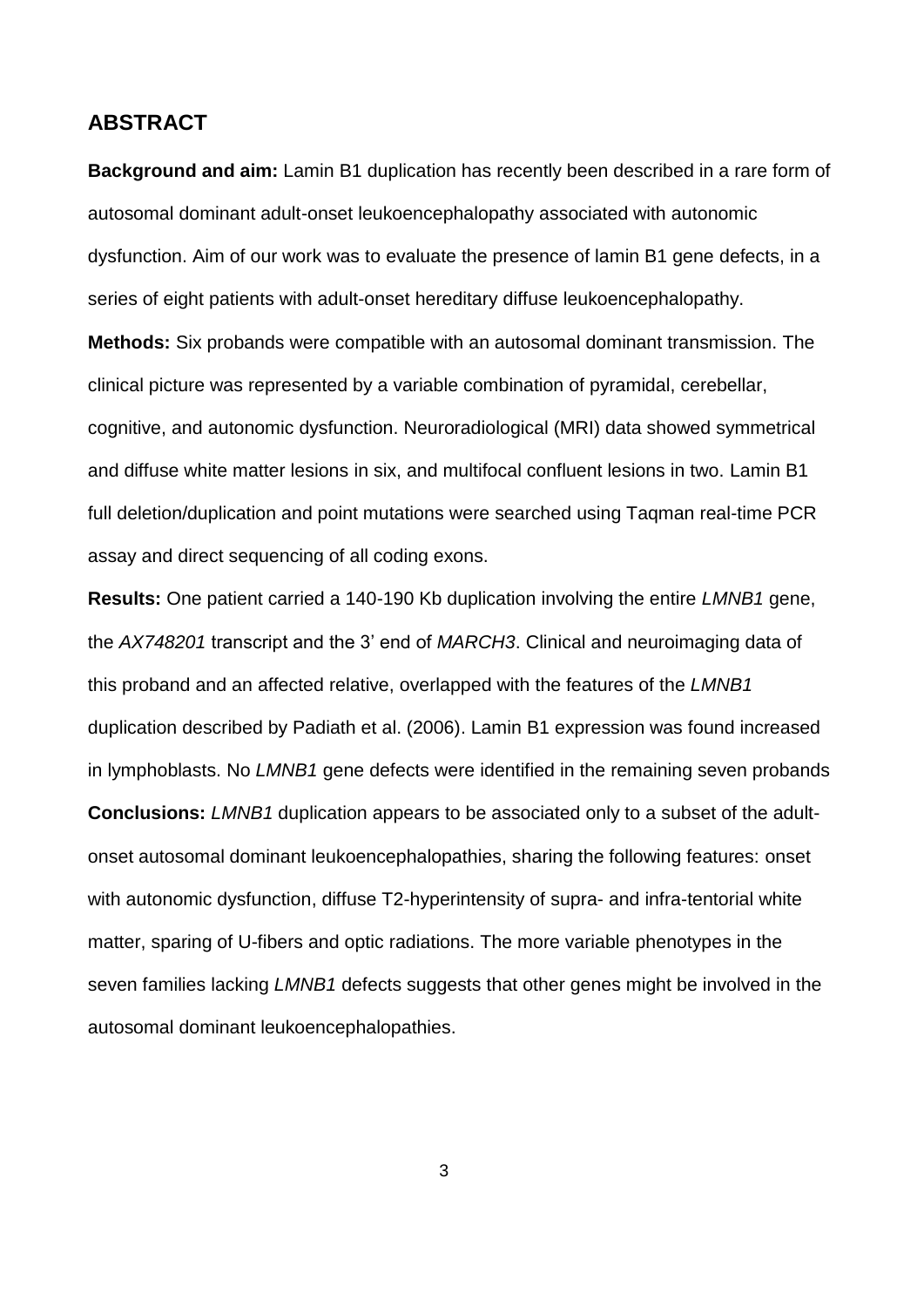## **INTRODUCTION**

Hereditary leukoencephalopathies are rare disorders characterized by progressive degeneration of myelin in the brain, with variable degree of involvement in the peripheral nervous system.[1] They can be classified in primary forms, where the disorder affects predominantly the white matter, and secondary leukoencephalopathies, where a more diffuse process leads to the destruction of both axons and myelin. The most common forms include autosomal recessive (e.g., Metachromatic leukodystrophy, Krabbe disease, Canavan disease, Vanishing White Matter disorder) or X-linked patterns (e.g., Adrenoleukodystrophy, Pelizaeus-Merzbacher disease).[2] Typically, the onset is in infancy or childhood.[1]

Autosomal dominant forms include Alexander disease, due to mutations in the *GFAP* gene, CADASIL (Cerebral Autosomal Dominant Arteriopathy with Subcortical Infarcts and Leukoencephalopathy), the most common form of hereditary stroke disorder, and the recently described adult-onset autosomal dominant leukodystrophy (ADLD, OMIM#169500), due to duplication of the *LMNB1* gene. This latter was reported in four families, two Irish-American and two Japanese kindreds, and it is characterized by a homogeneous phenotype with onset between 40-50 yr with initial autonomic dysfunctions.[3-5] A limited number of families with or without autonomic dysfunctions and autosomal dominant inheritance are present in the literature, but the involvement of the *LMNB1* gene is unknown.[6-13]

4 The duplication of the *LMNB1* gene probably acts through a gain of function mechanism, because increased brain expression of the *LMNB1* gene and its protein have been demonstrated.[5] The pathogenic mechanisms leading to the phenotype are still unknown, and it has not been clarified if the duplication is associated with different clinical phenotypes, as happens with the *PLP1* gene duplication causing a wide clinical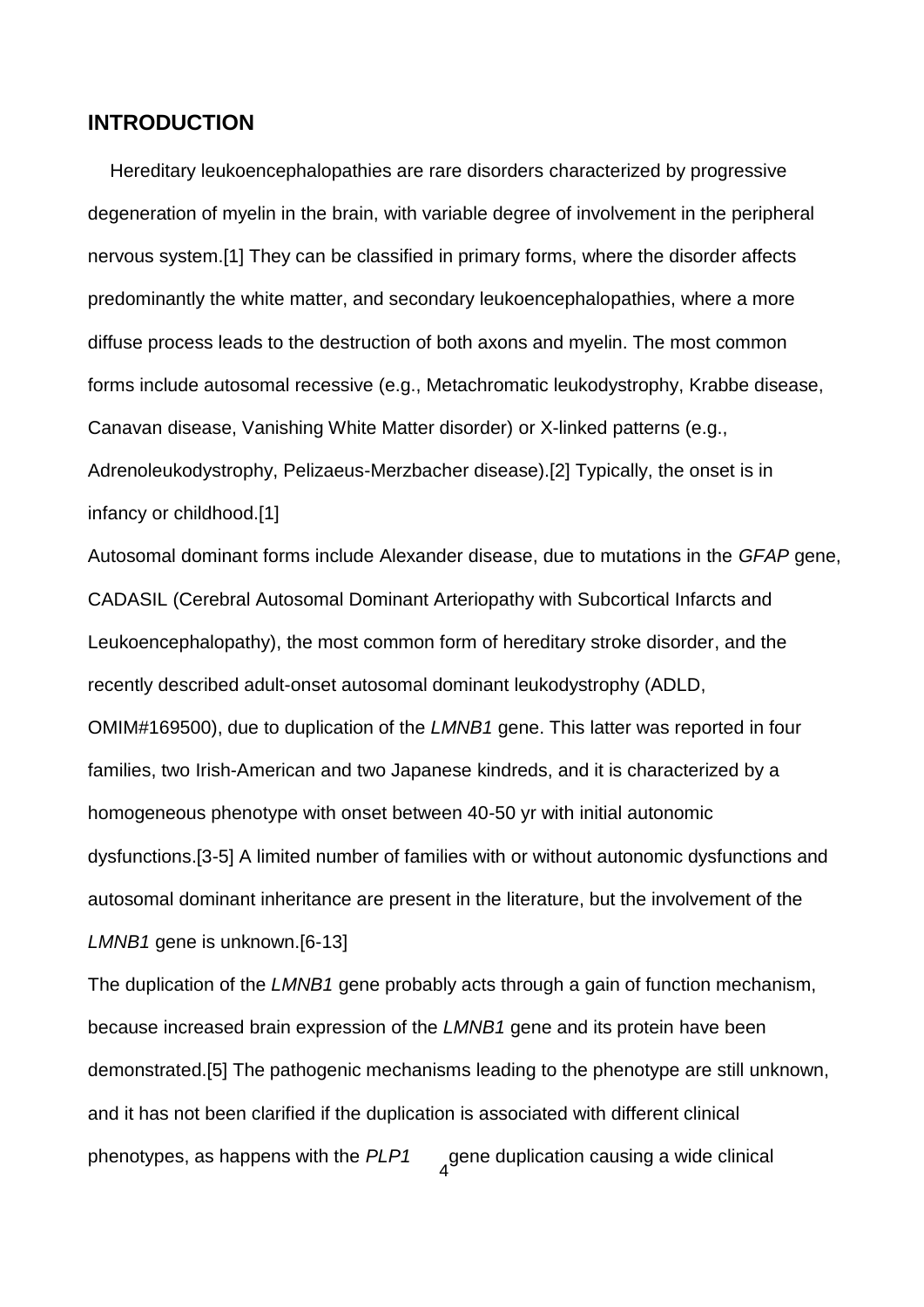spectrum of Pelizaeus-Merzbacher disease,[14] nor if point mutations in the *LMNB1* gene may mimic the phenotype of the duplication.

Aim of our work was to evaluate the presence of full *LMNB1* gene deletion/duplication, as well as point mutations in the coding region, in a selected a group of eight unrelated cases with an adult-onset form of leukoencephalopathy. One of these patients had a phenotype completely overlapping ADLD.

## **MATERIALS AND METHODS**

## *Clinical and neuroradiological features of ADLD patients*

We collected eight unrelated Italian cases with a hereditary form of adult-onset leukoencephalopathy (Table 1). All patients had in common the onset above 30 yr., the slowly progression of neurological symptoms, MRI suggestive for white matter pathology, and at least one first-degree relative affected by a similar disorder. Seven patients (28, 41, 43, 69, 89, 94, and 109) were referred to this study after a molecular test for exclusion of CADASIL (DHPLC analysis of exons 2-23 of the *NOTCH3* gene), whereas patient G769 was sent by a Medical Genetics Unit in Ferrara with a diagnosis of "ADLD compatible with *LMNB1* duplication".

Adult-onset Alexander disease was excluded on the basis of the neuroradiological pattern of the white matter involvement.[15, 16]

## *Analysis of the LMNB1 duplication by quantitative real-time PCR.*

of forward (5'-gccaaaaaacagttagcagatgaa)<sub>5</sub>and reverse (5'-cgaaactccaagtcctcagtaagg) Gene dosage analysis was performed in a quantitative duplex PCR assay. Amplification was performed in a total of 20 µl containing 10 µl of Tagman Universal PCR Master mix (P/N 4324018, Applied Biosystems), 1 µl of RNase P kit (20X, VIC dye, P/N 4316844), 2 µl specific primers (5 pmol/µl each), and 2 µl of MGB probe (6FAM-acttaaagtagatttggagaatc-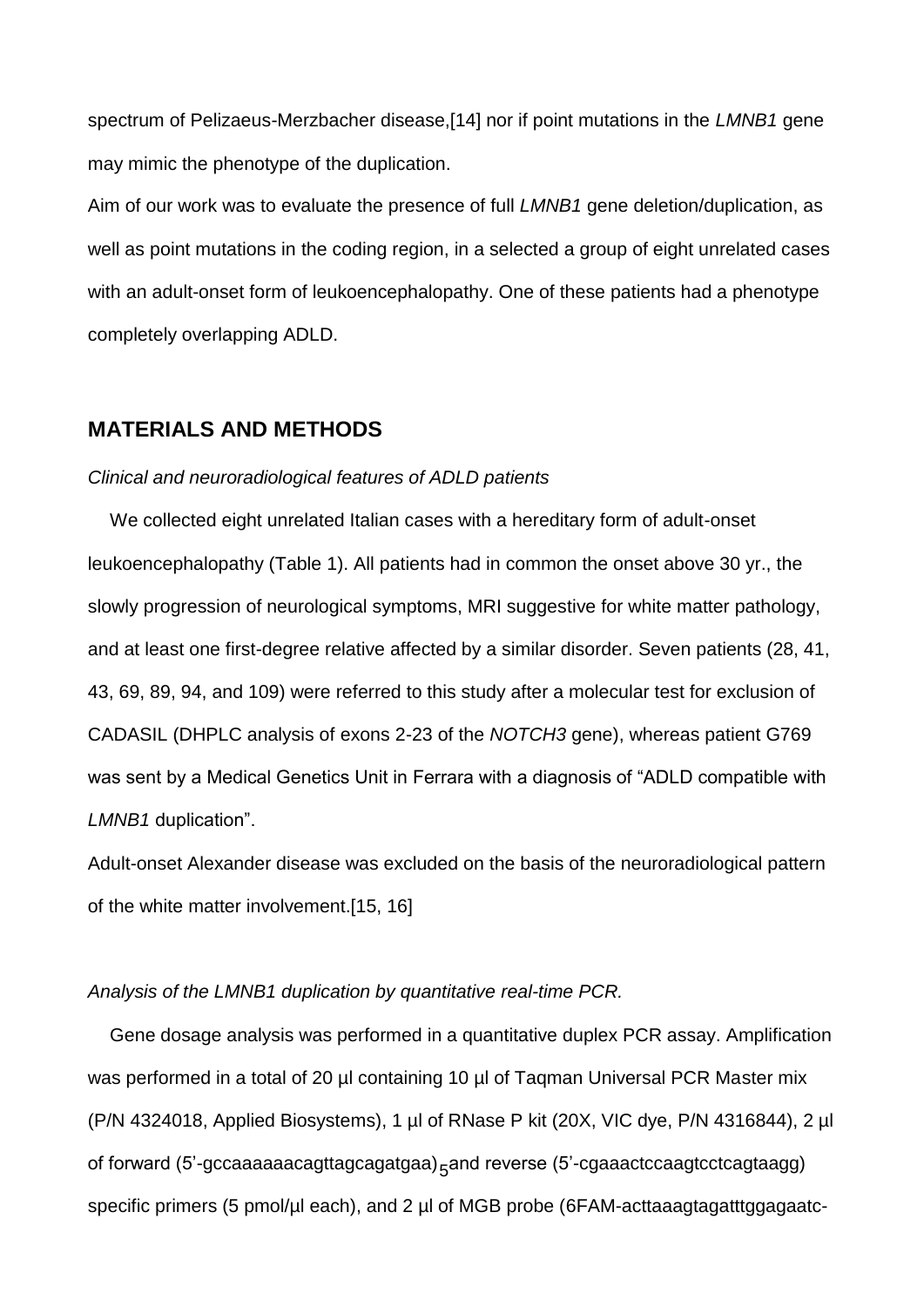MGBNFQ, 100 µM) mapping within exon 3 of the human *LMNB1* gene; genomic DNA was between 50-100 ng in 3 µl. For each sample a triplicate mix was prepared and aliquoted in three different wells of a 96-well plate. The thermal cycling conditions were: 2 min at 50°C, 10 min at 95°C, followed by 40 cycles 15 min 95°C and 1 min 60°C. The PCR was performed in a 96-well clear optical reaction plate 5700 apparatus (Applied Biosystems).

The gene dosage strategy was based on the relative amplification of the target sequence (*LMNB1*) and the coamplified internal standard RNase P. The number of *LMNB1* copies was calculated using the comparative delta Ct method described by Livak and Schmittgen.[17]

## *Analysis of the relative peak height ratio.*

We compared, in patients vs. normal subjects, the sequencing profiles of heterozygous Single Nucleotide Polymoprhism (SNP) or heterozygous Short Tandem Repeats (STRs).[5] In patients carrying a duplication a relative increase of the peak corresponding to the duplicated allele was easily identified by visual inspection. This strategy was used to define the boundary of the duplicated region.

#### *Screening for LMNB1 point mutations*

The lamin B1 gene (*LMNB1*, 5q23.2, 11 exons; physical position at chr5: 126,140,732- 126,200,608, NM\_005573.2) was screened for point mutations in the coding region, using primers designed to flank each exon, in eight affected index cases (conditions available upon request). Amplified products were purified using ExoSap (GE-Healthcare Lifescience, Milan, Italy) and directly sequenced using the Big Dye Terminator Cycle Sequencing kit ver.1.1 on an ABI Prism 3100 Avant automatic sequencer (Applied Biosystems, Foster City, CA, USA).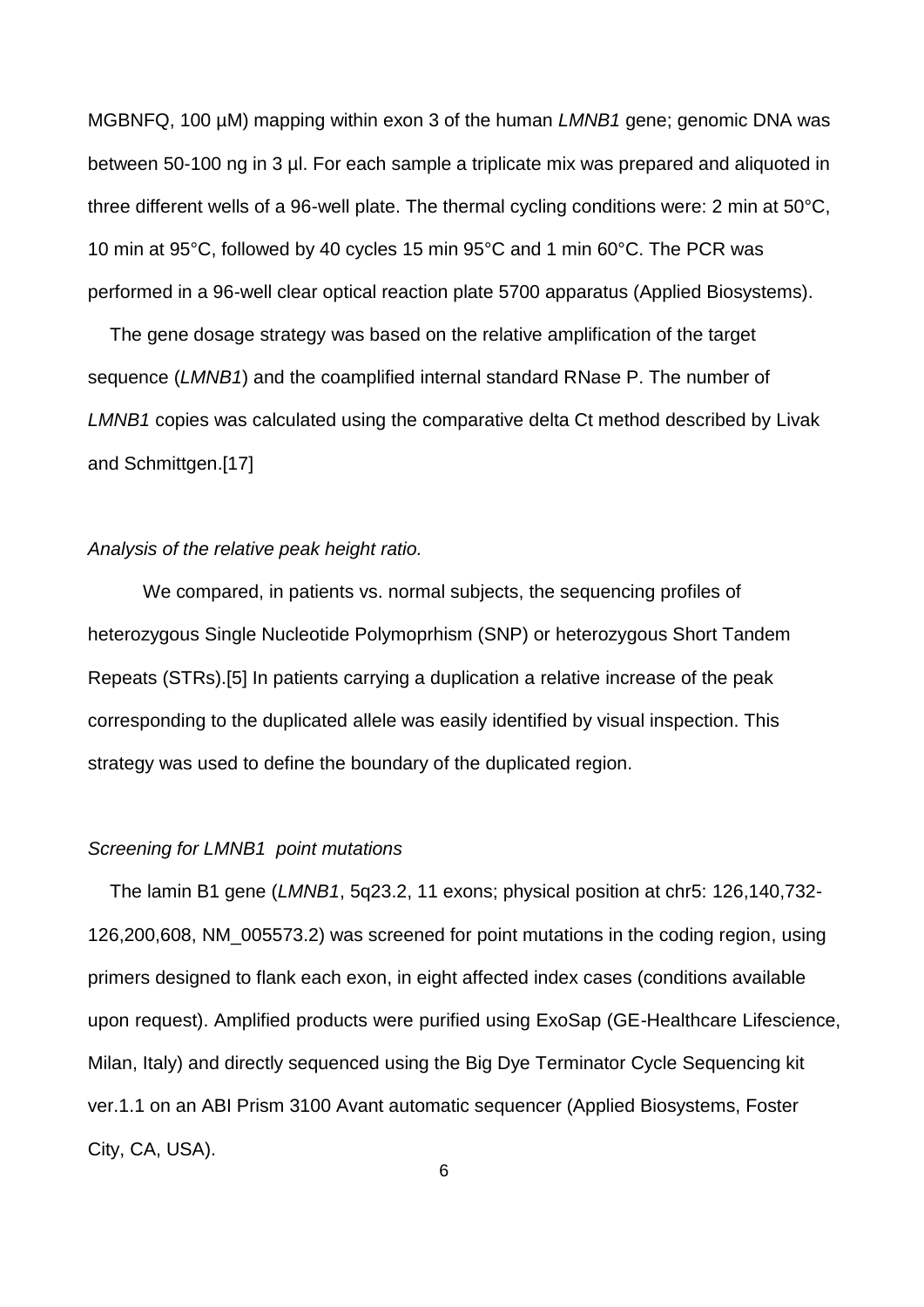## *Expression analysis of the LMNB1 gene*

TaqMan real-time quantitative PCR analysis was used to measure levels of expression of *LMNB1* in one affected individual (III-4) and three healthy controls. mRNA was extracted from the lymphoblastoid cell lines and retrotranscribed using the "TaqMan gene expression cells-to-ct" kit under the conditions specified by the manufacturer (Applied Biosystems). The expression levels of *LMNB1* and two different reference genes were measured with pre-designed Taqman gene expression assays, each containing two gene specific primers and an internal FAM™ dye-labeled TaqMan® MGB probe (*LMNB1*, Hs01059210\_m1, *TBP***,** Hs00427620\_m1, *G6PDH*, Hs00188728\_m1). Reference genes were selected based on.[18] Reactions were carried out on an ABI 7500 real-time PCR machine using the ABI 2x TaqMan universal PCR master mix according to the manufacturer's instructions (Applied Biosystems). Samples were run in triplicate and the mean Ct value was used for calculation.[17]

## **RESULTS**

#### *Screening for lamin B1 duplication and point mutations*

7 We screened eight unrelated patients with an adult-form of familial leukoencephalopathy for duplications of the *LMNB1* gene. Clinical and MRI features of these subjects are summarized in table 1. Using gene dosage real-time PCR and sequencing analysis of heterozygous SNP profiles, we found a positive case, whose four generations pedigree showed a clear autosomal dominant pattern (Figure 1*,* III-6; Table 1, G769). The duplication was confirmed in a second affected member of the family (III-4). Using the analysis of relative peak height ratio of heterozygous microsatellite markers and SNPs, we defined a duplicated segment of 140-190 kb (Figure 2). This region contains the *LMNB1* gene, the uncharacterized transcript *AX748201*, and the 3' end of the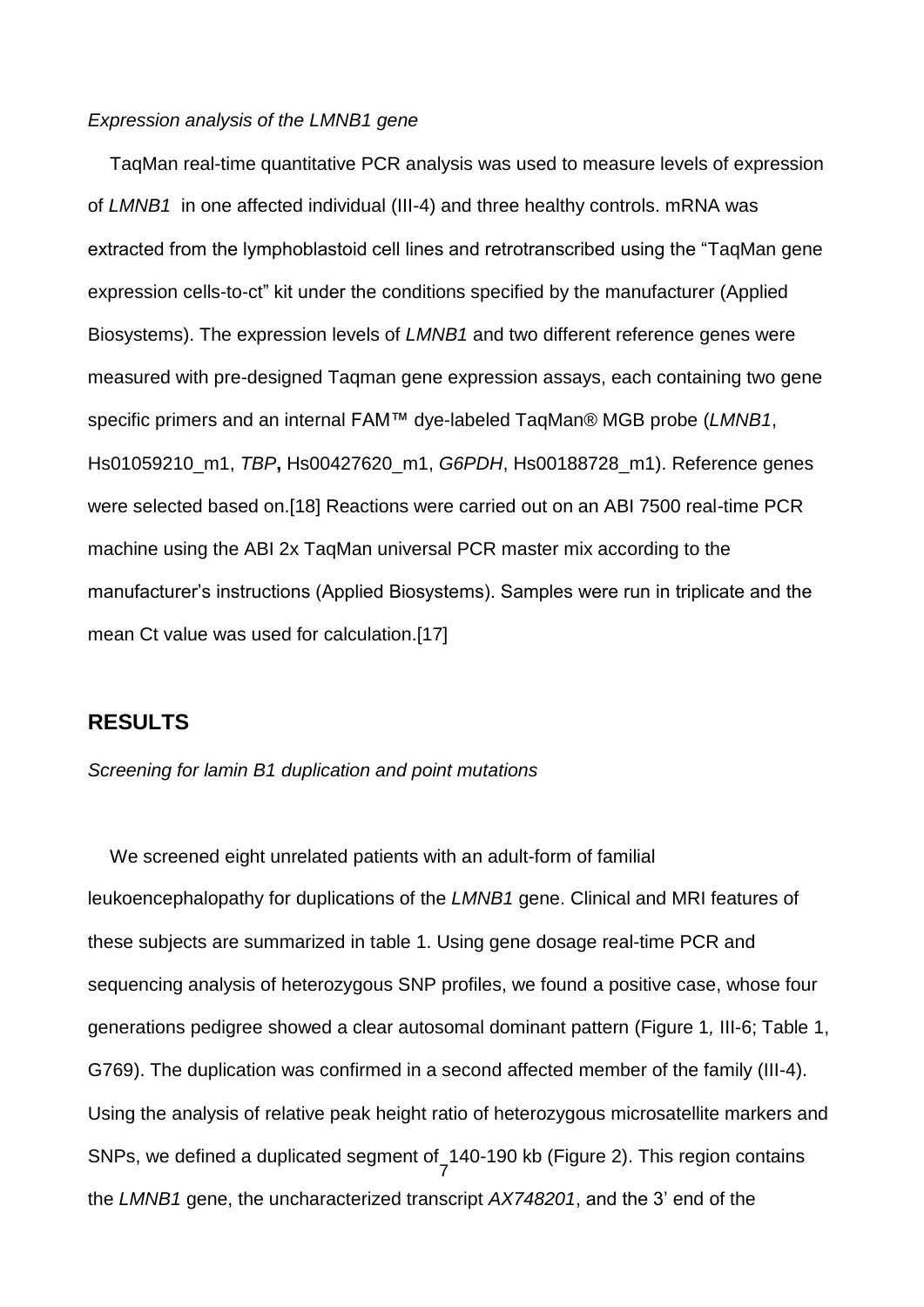*MARCH3* gene (Figure 2). The precise characterization of the breakpoints was not possible, although, using published primers, we excluded that this is one of the two large duplications, whose breakpoints were already characterized (families K4233, K2685 and K50069).[5] However, this duplication is similar to that described in family K4975, of Japanese origin, whose boundaries were approximate (duplication >150 kb).[5]

No point mutation was found screening the coding exons and flanking introns of the *LMNB1* gene in the remaining series of seven cases.



**Figure 1**Results of the lamin B1 gene (*LMNB1*) duplication analysis. (A) TaqMan real-time PCR copy number analysis. y Axis: ratio of *LMNB1* vs *RNaseP* gene copies (normal, ∼1.0; duplication ∼1.5). x Axis: subjects tested; CTRLs are 100 normal subjects. Error bars indicate SD. (B) Patient's G769 (arrowhead) pedigree. Three generations are represented; black symbols indicate affected cases. Question marks inside the symbol indicate the absence of clinical records. (C) Duplicated segment in family 8. *LMNB1*, *MARCH3* and*AX748201* transcripts are shown as rectangles (arrowhead inside indicates the direction of transcription). Positions are indicated in kb (http://www.genome.ucsc.edu, assembly March 2006). Grey dots are SNPs markers that showed an unbalanced pattern compatible with a duplication; white squares are STR markers that showed a non-duplicated pattern (see supplementary fig 3). The minimal duplicated segment extends from position ∼126 100 kb to ∼126 242 kb (black bar), with an uncertain region of 22 kb upstream and 28 kb downstream (hyphened line and white bar). (D) Cranial MRI of patient III-4. T1 spin echo sagittal (1), T2 Flair coronal (2), T2 weighted TSE axial, and coronal (3, 4): atrophy in medulla oblongata in (1); hyperintensity of the cerebellum, supratentorial and posterior limb of the internal capsulae with sparing of the periventricular white-matter rim (arrow in 4); partial involvement of corpus callosum (arrow in 2).

## *Clinical and neuroradiological phenotype in family 8*

## *Patient III-6, clinics and neuroradiology*

parents. He had a positive family history bafor neurological diseases. His father died at 57 The proband (G769 in table 1), a male aged 56 yr., was born from non consanguineous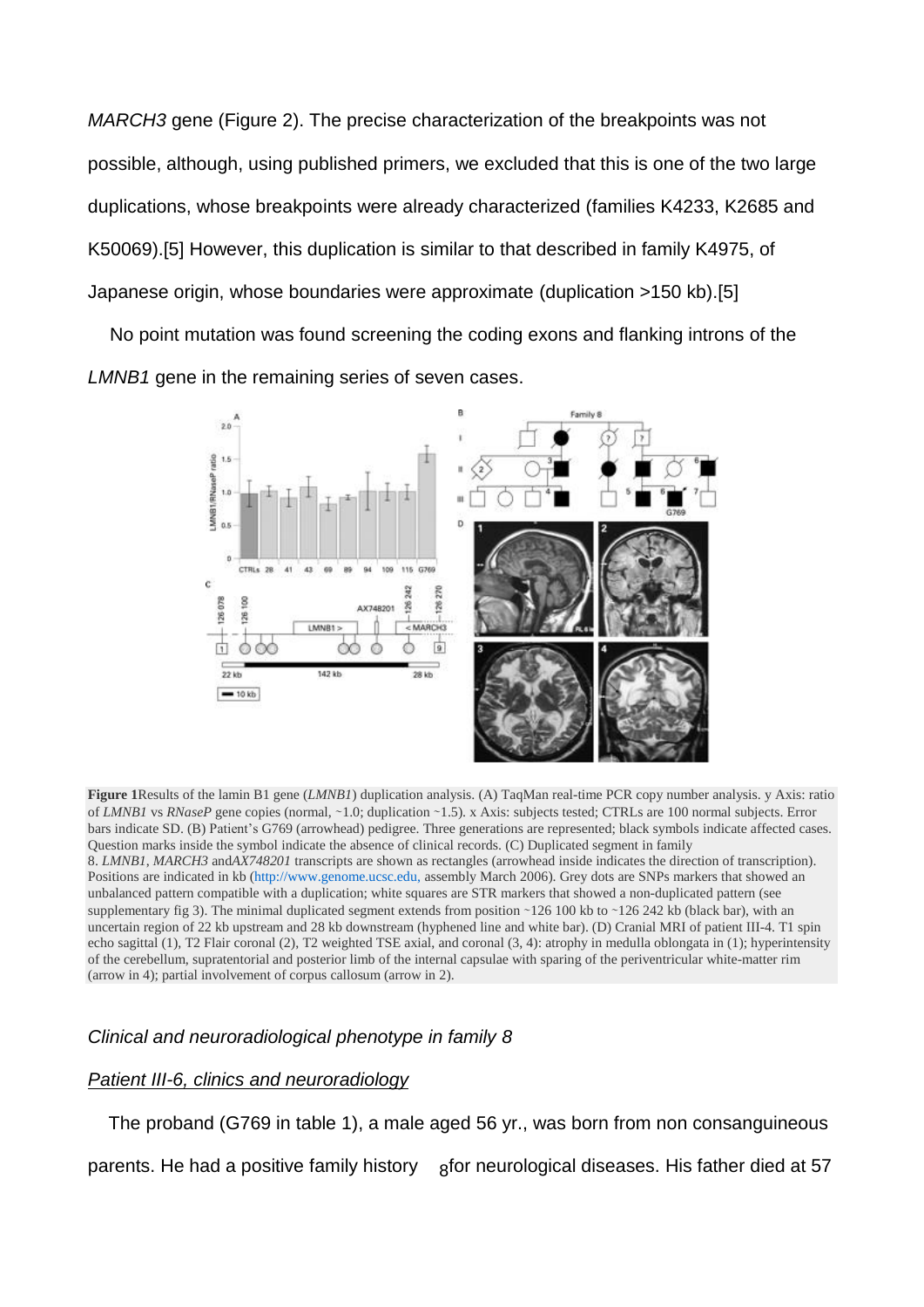yr., unable to walk; his brother had a diagnosis of primary progressive Multiple Sclerosis (MS); a paternal uncle (II-6) had been diagnosed in mid 1980 as having pseudobulbar syndrome and "vascular subcortical encephalopathy".

Patient's III-6 birth, neonatal period and youth were uneventful. He started to complain from micturition disorder (urgency and retention) at 45 yr. A few years later, he developed slight and not disabling gait disturbances. He was admitted to a neurological department and received a diagnosis of "leukoencephalopathy of unknown metabolic deficit". At that time, a CSF exam was unremarkable and MRI demonstrated a diffuse and symmetrical involvement of the white matter of centrum semiovalis, posterior brachia of internal capsula and corticospinal tracts. The infratentorial white matter was also involved. Moreover, MRI of the spinal cord showed a diffuse atrophy of the cervical and dorsal segments.

At 51 yr., the patient experienced an acute worsening of motor function with severe paresis of the legs and areflexia, following a gastrointestinal infection. He was hospitalized and a new CSF exam revealed increased protein levels. The EMG examination was suggestive for Acute Motor Axonal Neuropathy (AMAN). The patient underwent a treatment with high dose of intra-venous immunoglobulins with partial recovery.

At present, the patient can stand with minimal monolateral support, he is unable to walk autonomously, does not show any cranial nerve involvement, has a slightly decreased strength at both hands, moderate-severe paresis of the legs with no increase of muscular tone, areflexia at both arms and legs. Babinski sign is bilaterally present and no cerebellar signs are detectable. Urgency and incontinence are also present.

9 Recently, the patient underwent a new cerebral MRI. T1, T2, DP weighted images, in sagittal, axial and coronal planes, coronal T2W FLAIR images and T1W images after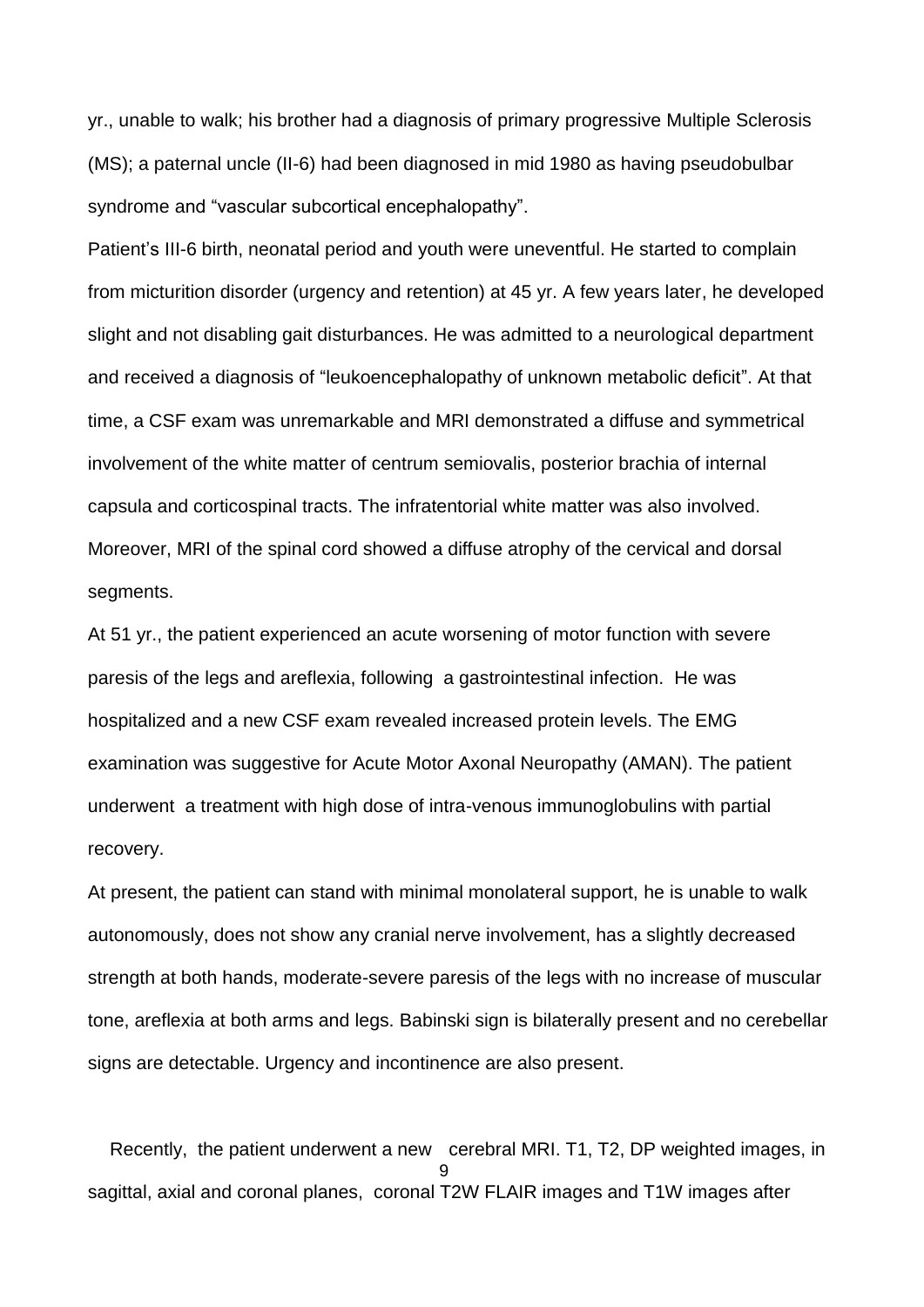Gadolinium injection were obtained. A diffuse T2 hyperintensity was present in the cerebellar hemispheres white matter, as well as in the posterior limbs of the internal capsulae, and the white matter of centrum semiovalis. A thin rim of periventricular white matter was spared. Corpus callosum was minimally involved. Optic radiations and U-fibers were spared (Figure 3).

Hypointensity of the centrum semiovalis on T1W images was present; no contrast enhancement followed Gadolinium injection (see figure 3). There was evidence of atrophy of corpus callosum, pons and medulla oblongata without signal anomaly, whereas ventricular volume and sulci were normal. No calcifications or cystic degeneration were detectable.

## *Patient III-4, clinics and neuroradiology*

10 The disease onset at 35 yr. with urinary retention, foecal incontinence and sexual disturbances gradually evolving to impotence. A first neurologic and neuroradiologic examination was made in 1987 and a diagnosis of possible MS was suggested. Four years later he noticed impairment in walking due to gait imbalance and weakness of the legs. Spastic crying and laughing were also present. The patient was admitted to a neurological department and underwent an extensive workup to exclude both a demyelinating disorder and leukodystrophies of known metabolic defects. Lysosomal enzyme activities (Exosoaminidase A and B, Arylsulphatase A, galactosylcerebrosidase,  $\alpha$ and  $\beta$  mannosidase) were normal. CSF exam was unremarkable and oligoclonal bands were not detected. No anomalies were evident at the electroneurographyc exam. At that time, a neuropsycological evaluation failed to detect any deficits in cognitive functions. The disease slowly progressed and fifteen years after the onset the patient was wheelchaired. A neurological examination showed marked pyramidal signs (hyperreflexia, spastic hypertonus, bilateral Babinski sign), cerebellar dysfunction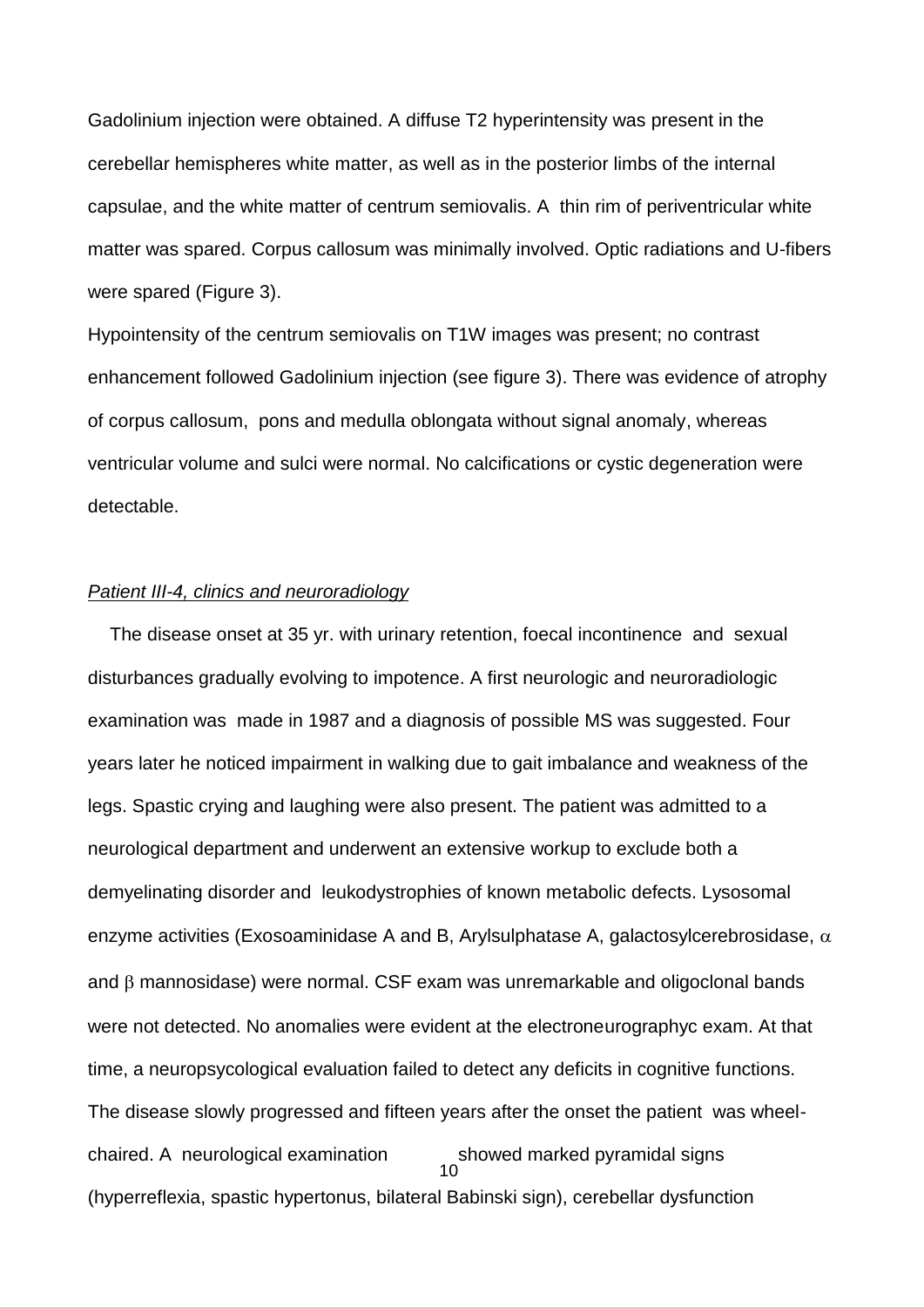(intentional tremor, bilateral asymmetrical dysmetria, dysarthria); sensation was normal. A mild cognitive impairment with deficit in frontal functions was detected at the neuropsycological exam (Wisconsin Card Sorting Test, Stroop test). The vegetative nervous system was evaluated (tilt test, Valsalva test and deep breathing test) confirming the involvement of orthosympathetic function.

The cerebral MRI showed a diffuse T2 hyperintensity of the white matter of cerebellar hemispheres, posterior limbs of the internal capsulae, centrum semiovalis, corpus callosum with sparing of optic radiations and subcortical U-fibers. Pons, medulla oblongata and vermis appeared mildly hypotrophic. A slight supratentorial atrophy was present.

## *Patient II-6*

We collected clinical records of patient II-6, paternal uncle of III-6, who was discharged at 61 yr. from a neurological department with a diagnosis of "pseudobulbar syndrome". His clinical history was unremarkable until 51 yr., when he developed urinary retention and incontinence, and underwent an urological surgery without any improvement. Five years later, a difficulty in walking appeared as an increased weakness of the legs and motor impairment.

Later, he showed dysarthria and dysphagia. No deficits in cognitive function, nor psychiatric symptoms were reported from clinicians. An EMG was normal, whereas a CT scan revealed a diffuse hypodensity of periventricular and subcortical white matter, interpreted as of ischemic origin. His general conditions progressively worsened, at 68 yr. the patient was confined to bed, and died three years later (71 yr.). DNA was not available for molecular confirmation of the *LMNB1* gene duplication testing.

11 *Clinical and neuroradiological phenotype of the LMNB1 negative patients*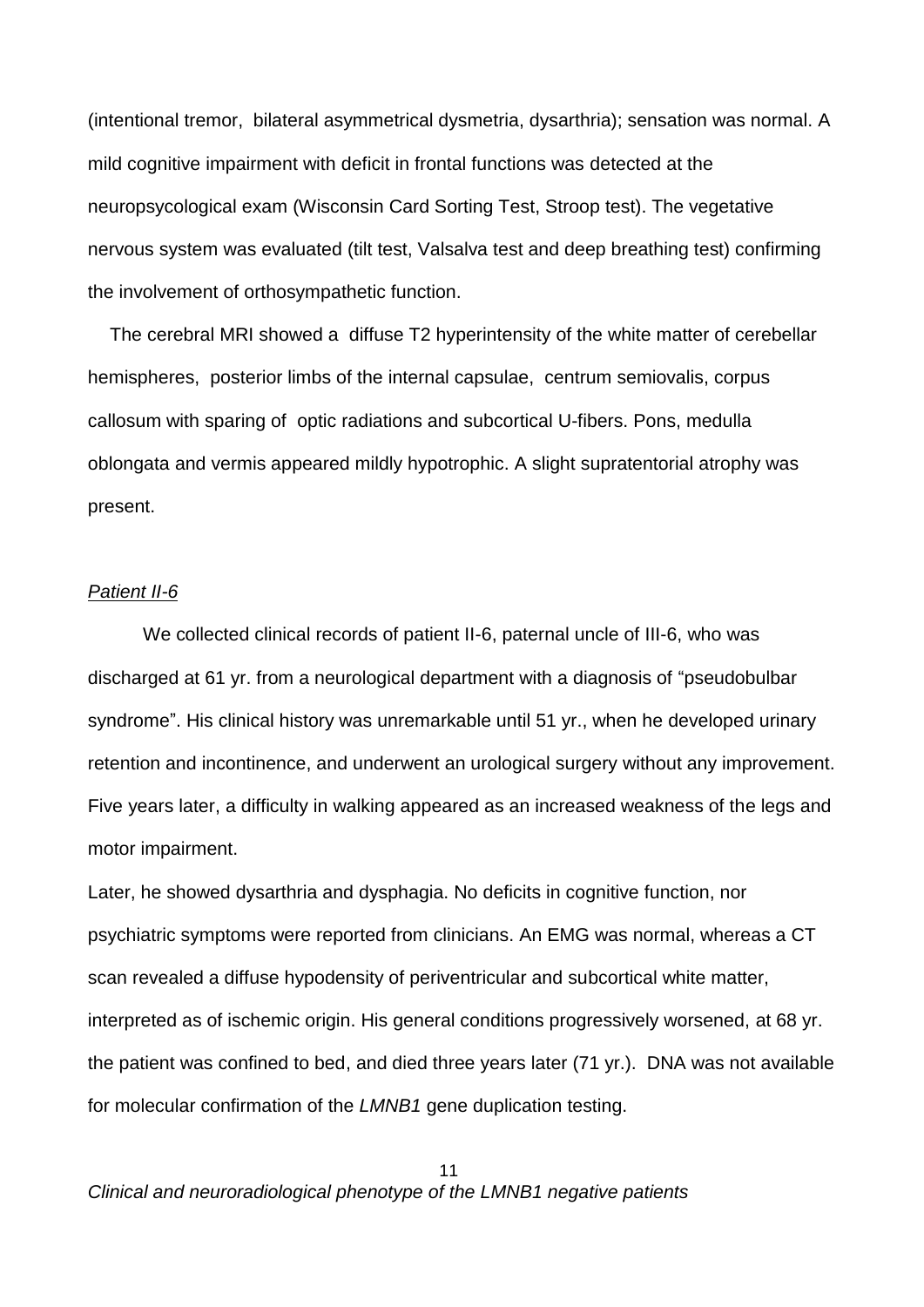Five out of seven probands (see table 1) had a pedigree compatible with an autosomal dominant inheritance (the father or the mother was affected). In two families (patients 89 and 94) one brother was affected, and the clinical/MRI status of the parents was unknown.

Five probands showed a diffuse damage of the white matter, whereas two had multifocal confluent lesions. The cerebellum was involved in four. One patient complained impotence; orthostatic hypotension was the onset symptom of another patient. In four cases a psychiatric disorder co-existed: in two cases bipolar disorder was present, major depression in one and organic psychosis in another case. Patients 41, 69, and 89 had a cognitive impairment with the MMSE (Mini Mental State Examination) score of 16, 22 e 14 (normal values 24-30). Inflammatory alterations in blood or cerebrospinal fluid as well as oligoclonal Ig bands in CSF were absent in all.

#### *Expression analysis of LMNB1 in a duplicated patient*

We analysed levels of *LMNB1* expression in lymphoblastoid cell lines of one duplicated patient (III-4) (Fig. 4). In all the assays, the normal controls showed a limited variability of *LMNB1* expression, whereas there was a marked increase in expression levels in subject III-4 (around 5-fold) relative to control samples. To verify that expression changes were not due to the reference gene used in the experiments, we performed the analysis with two different reference genes (*TBP* and *GA6PDH*), obtaining similar results (Fig. 4).

## **DISCUSSION**

12 Duplication of the *LMNB1* gene has recently been associated with adult-onset autosomal dominant leukodystrophy (ADLD) in four families with different ethnic origin (Irish-American and Japanese).[5] All affected subjects display similar clinical features, with onset in the 4th - 5th decade of life and initial involvement of the autonomic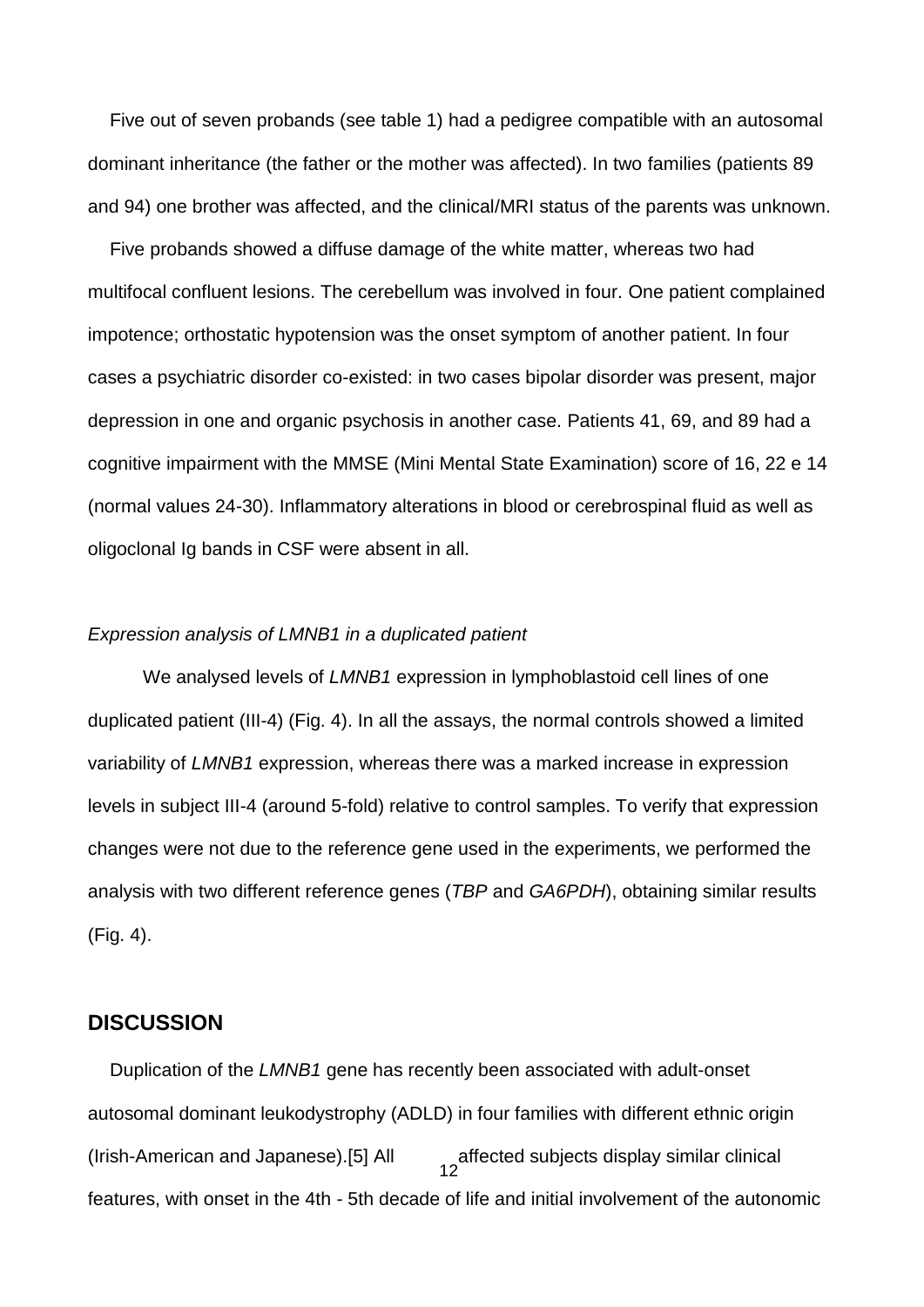nervous system, including bowel and bladder dysfunction, impotence, orthostatic hypotension and decreased sweating. These symptoms are followed by motor impairment due to pyramidal and cerebellar involvement.[3-5, 19] The MRI shows a diffuse alteration of the white matter signal both supra- and infratentorially, with involvement of the cerebellum, the corticospinal tracts, the corpus callosum, relative preservation of periventricular white matter and sparing of U-fibers without a significant atrophy. One further family with adult-onset autosomal dominant leukodystrophy mapped by linkage in 5q23 has been reported. [12, 13] As far as we know, there is no information on the *LMNB1* genetic testing in this family.

In our series of eight unrelated probands with adult-onset hereditary leukoencephalopathies (six with an autosomal dominant pattern of inheritance), one *LMNB1* duplicated patient was found (G769). The patient belonged to a large fourgeneration family with eight affected members. We collected clinical and neuroradiologic data from two of the three patients still alive. The onset and progression of the disease overlapped with those reported in the affected members of the families with *LMNB1* duplication, although the neuroimaging findings in the youngest patient were slightly different, showing relative sparing of corpus callosum. Therefore, the *LMNB1* duplication seems to be associated with a characteristic homogeneous phenotype highly suggestive for ADLD with autonomic dysfunction.

The duplication spans 140-190 kb, and contains the full length (and likely functional) *LMNB1* gene, the *AX748201* transcript of unknown significance, and the 3' portion of *MARCH3*. Thus, *LMNB1* is the only functional gene within the duplicated segment. The duplication breakpoints are different from the two characterized so far at the nucleotide level,[5] suggesting that duplications of *LMNB1* originated from independent mutational events.

13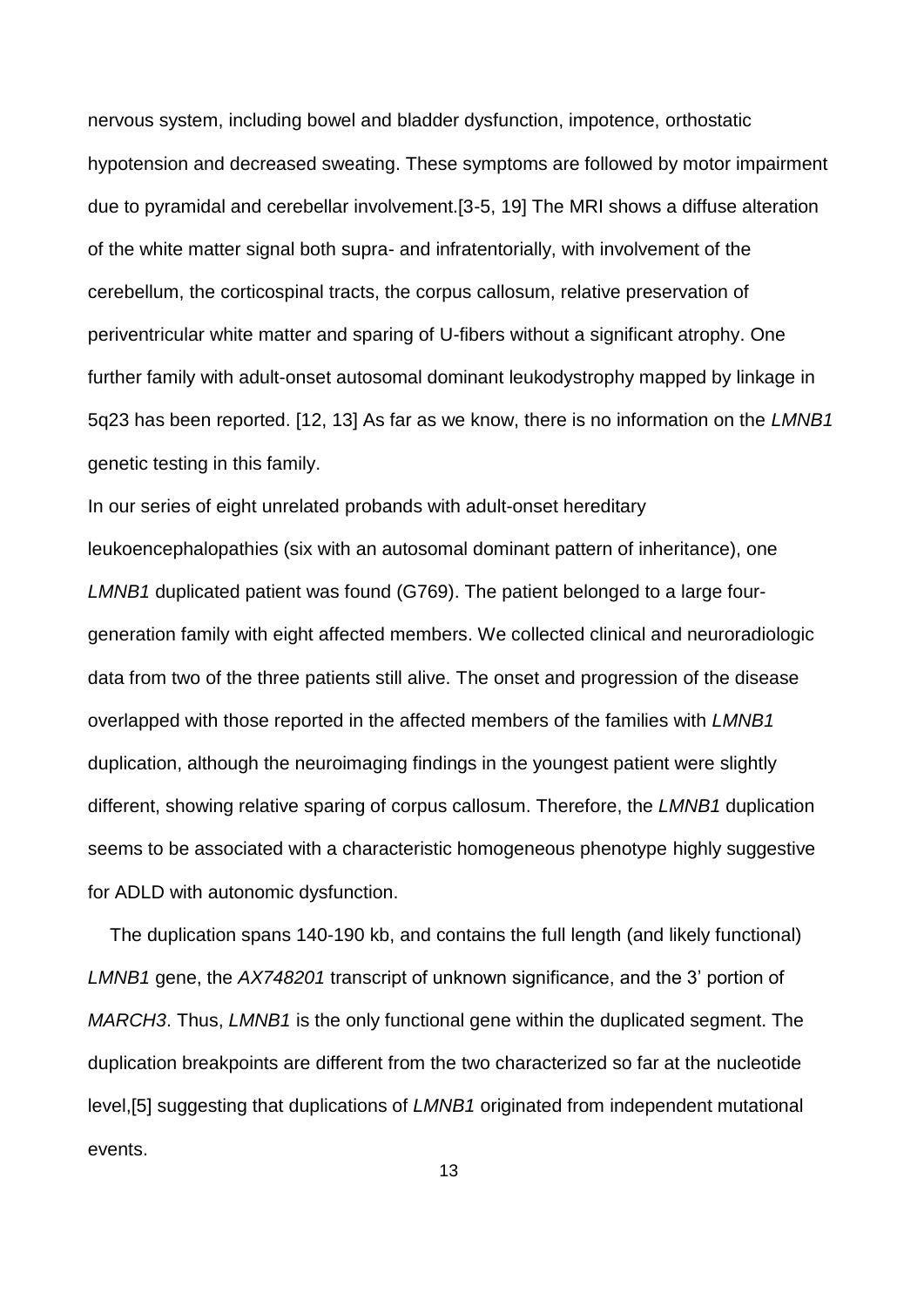We have also shown that *LMNB1* expression levels are increased in lymphoblasts from one patient with the duplication  $(-5)$  fold higher in our sample), as already observed by Padiath et al. (2006). This suggests a complex regulation of the lamin B1 expression, not only dependent upon gene copy number.

The expression analysis of *LMNB1* in lymphoblast cell lines may reveal useful to search for *LMNB1* dosage increase in other forms of leukodystrophies, that could be due to mutations in this gene different from duplications.

Because a whole spectrum of genetic defects, including point mutations and genomic duplications/deletions, have been identified in the *PLP1* gene associated with the X-linked form of Pelizaeus-Merzbacher disease,[14] we sequenced the entire *LMNB1* gene in the seven probands lacking *LMNB1* duplication. Although we did not find any mutation, this finding cannot rule out the possibility that point mutations in the *LMNB1* gene cause ADLD. The study of larger series of patients is needed to clarify this point, and to verify whether the ADLD phenotype with dysautonomic symptoms is invariably associated with the *LMNB1* duplication.

The only other forms of autosomal dominant leukodystrophy/leukoencephalopathy, whose genetic basis is known, are CADASIL and Alexander disease, which were excluded in the seven non-duplicated patients because of the MR characteristics, and, for CADASIL, also the absence of mutations in the *NOTCH3* gene.[16, 20, 21] Finally, two clinical/nosographic entities with an autosomal dominant pattern of inheritance, and specific white matter pathology and/or clinical features have been reported: a vanishing white matter-like leukoencephalopathy with onset in the mid-age and a pathognomonic MRI picture;[22] a hereditary diffuse leukoencephalopathy with spheroids associated with extrapyramidal signs, seizures, and cognitive impairment.[23] Both these forms, genetically orphan, were excluded on the clinical/MRI bases.

14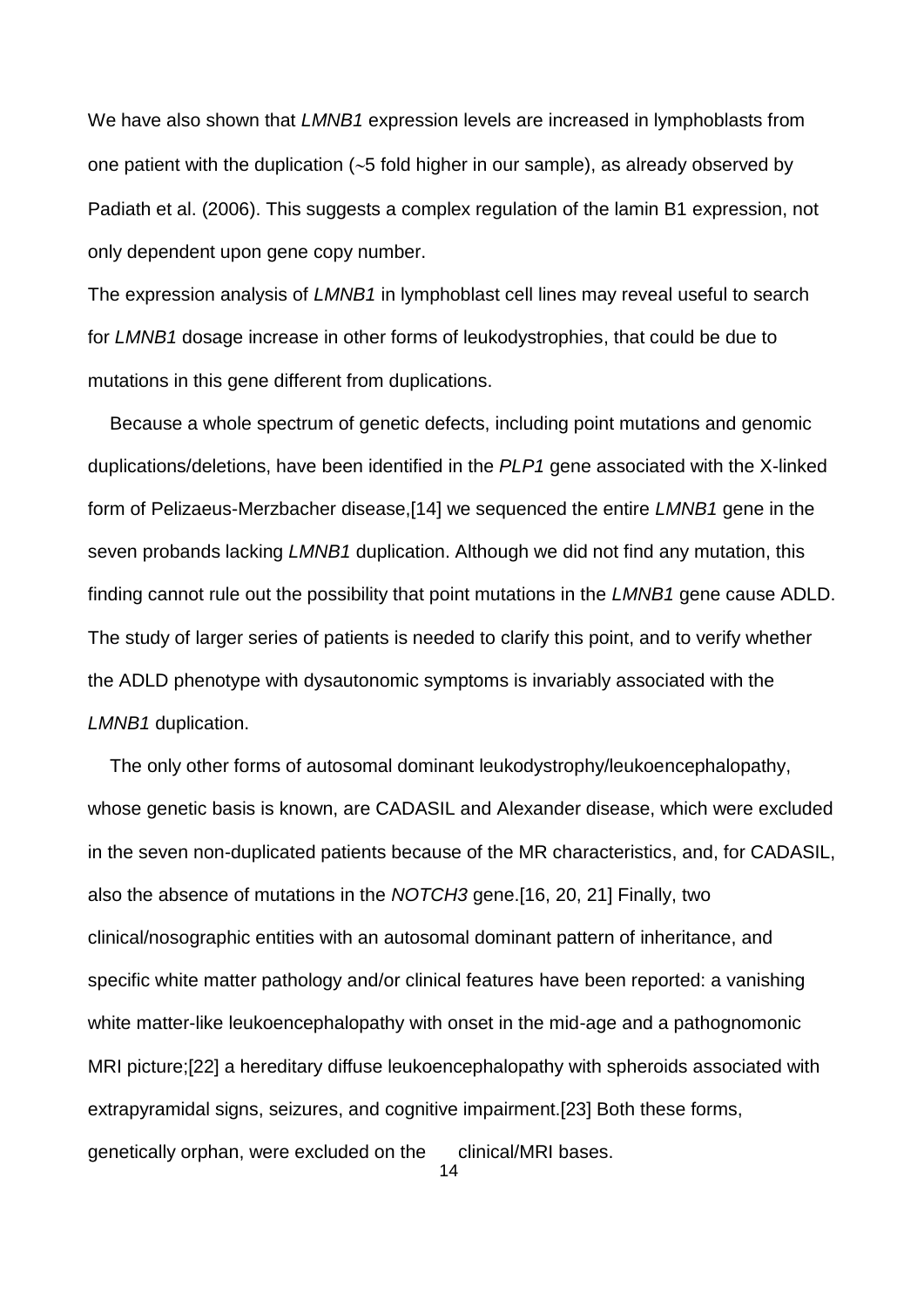Our seven patients, negative for *LMNB1* mutations and without specific clinical and/or neuroradiological features, demonstrate that genetic heterogeneity is present among familial cases of leukoencephalopathy, despite their rarity.[6, 7]

Finally, due to the late age at onset, the slow progression, and the paucity of initial symptoms of the disease associated with *LMNB1* duplication, we may also suggest to consider the diagnosis of ADLD in all patients with autonomic dysfunction and milder nonspecific white matter changes at the MRI, also known as "leukoaraiosis".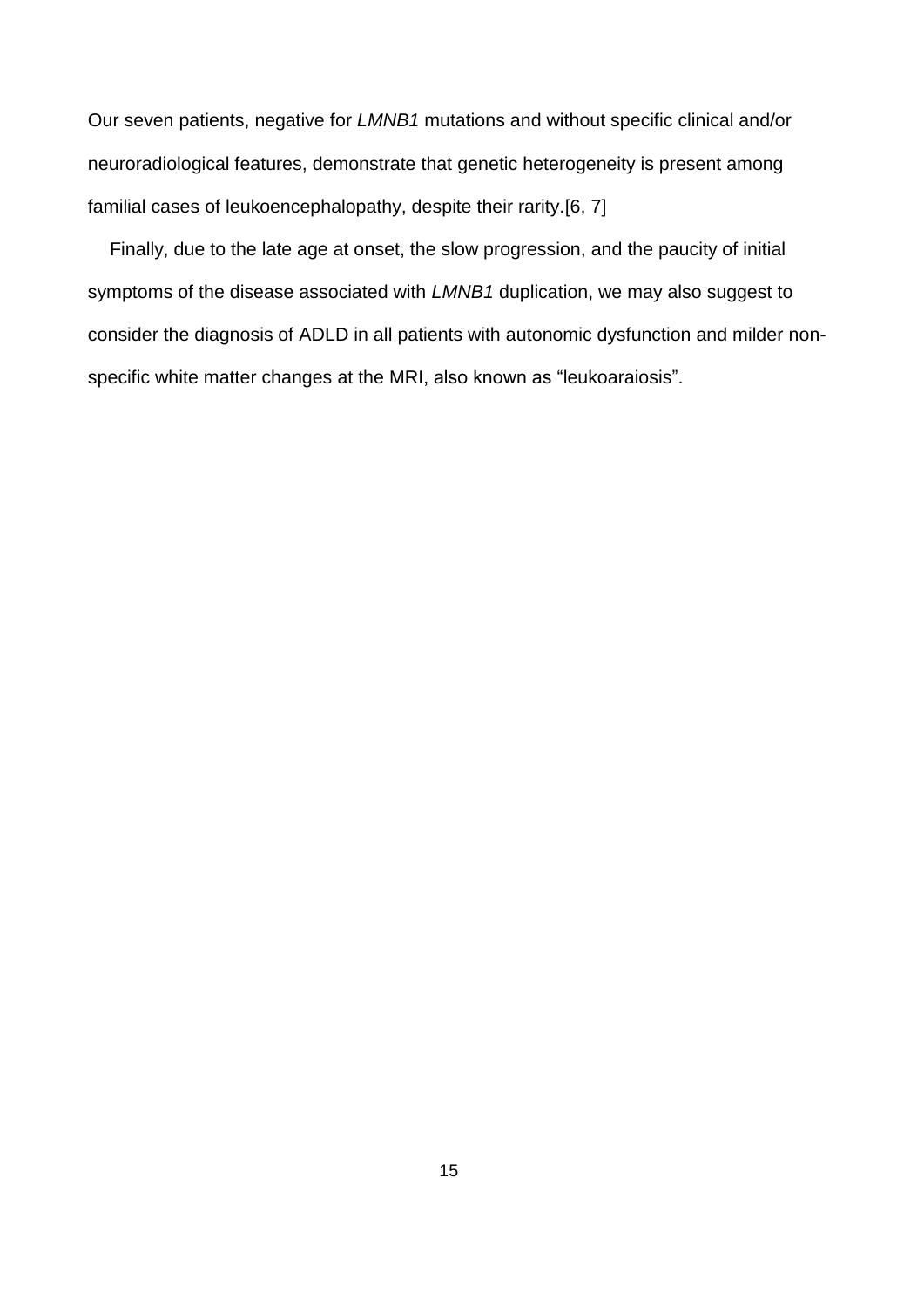## **ACKNOWLEDGMENTS**

This work was supported by the "Associazione E.E. Rulfo per la Genetica Medica",

MURTS 60% to A.B.. We thank the technical assistance of P. Pappi and V. Giangarrà. We

are gratefully indebted to the families and patients who participated in this study.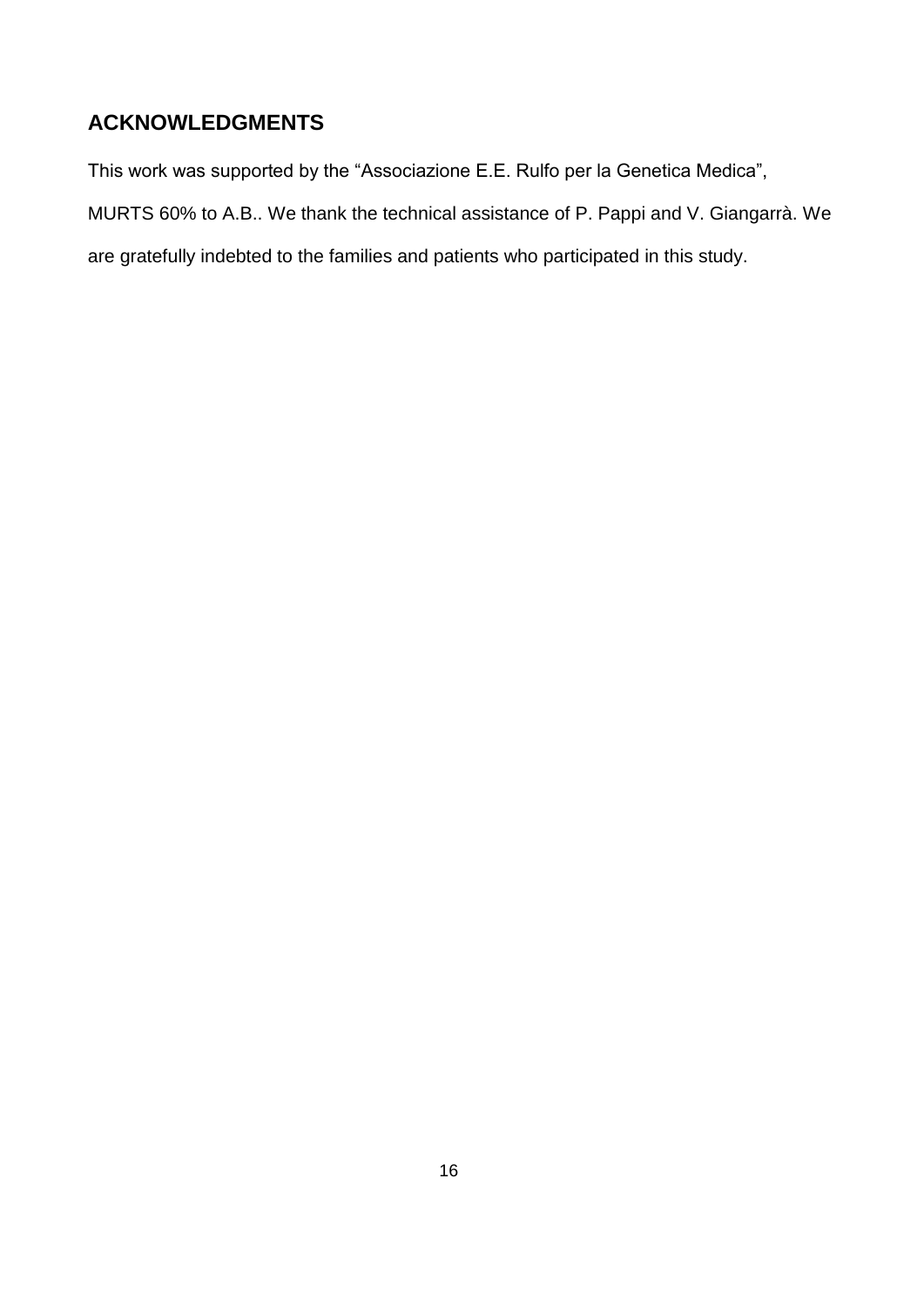## **LEGEND TO FIGURES**

**Figure 1**. Pedigree of the family 8. Four generations of the family are represented; black symbols indicate patients affected. Question mark inside the symbol indicates the absence of clinical records or patients below 40 yr., who may manifest the disease in the following decades. Black arrow indicates the proband (G769 in table 1).

**Figure 2.** Duplicated segment in the family 8. *LMNB1*, *MARCH3* and *AX748201* transcripts are shown as rectangles (arrowhead inside indicates the direction of transcription). Positions are indicated in kb [\(www.genome.ucsc.edu,](http://www.genome.ucsc.edu/) assembly march 2006). Gray dots are SNPs markers that showed an unbalanced pattern compatible with a duplication; white squares are STR markers that showed a non-duplicated pattern. The minimal duplicated segment extends from position  $~126,100$  kb to  $~126,242$  kb on chromosome 5 (black bar), with an uncertain region of 22 kb upstream and 28 kb downstream (hyphened line and white bar). On the right SNPs and STRs codes retrievable at [www.gdb.org,](http://www.gdb.org/) and genome.ucsc.edu.

**Figure 3.** Cranial MRI of patients III.6 (panels a-d) and III.4 (panels e-h). (a,g) T2 Flair coronal; (b, d, f) T2 weighted TSE axial, and (h) coronal; (c) T1 spin echo axial, and (e) sagittal. Hyperintensity of cerebellar, supratentorial and posterior limb of internal capsulae are visible in panels a, b, d and f. T1 hypointensity is visible in panel c. A white arrow indicates sparing of U-fibers (panel a), optic radiations (panel b) and involvement of corpus callosum (panel g). A black arrow indicates the thin rim of preserved periventricular white matter in panel h. In panel e, the atrophy of medulla oblongata is evident.

**Figure 4.** Expression analysis of the  $\frac{17}{17}$  LMNB1 gene in lymphoblasts of patient G769 by TaqMan real-time quantitative PCR. The histograms show the expression of *LMNB1* vs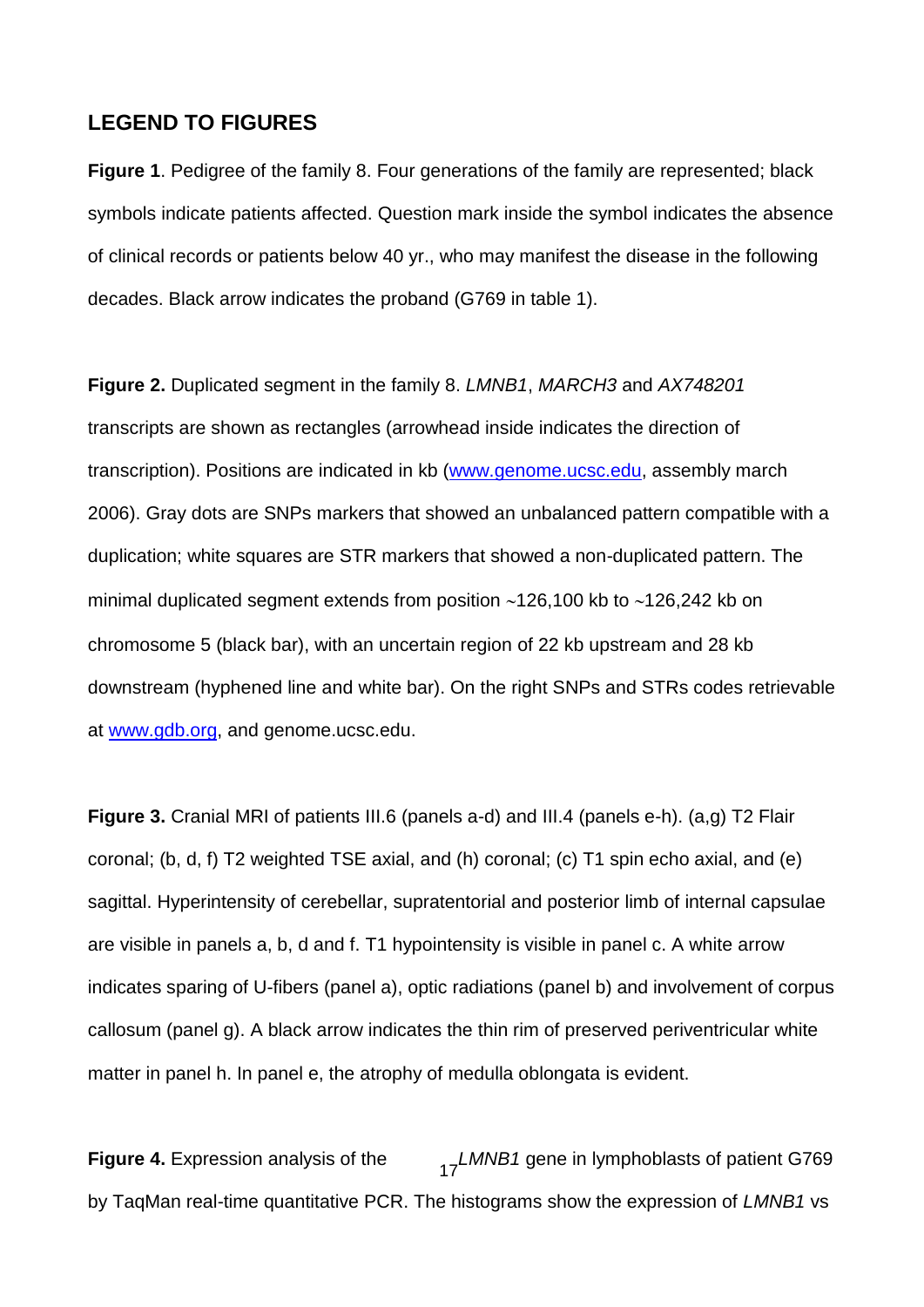two different reference genes (*G6PDH* and *TBP*) in the affected subject (gray square) and the controls (white square). Expression is normalized to the average value of the three controls. Each sample was run in triplicate.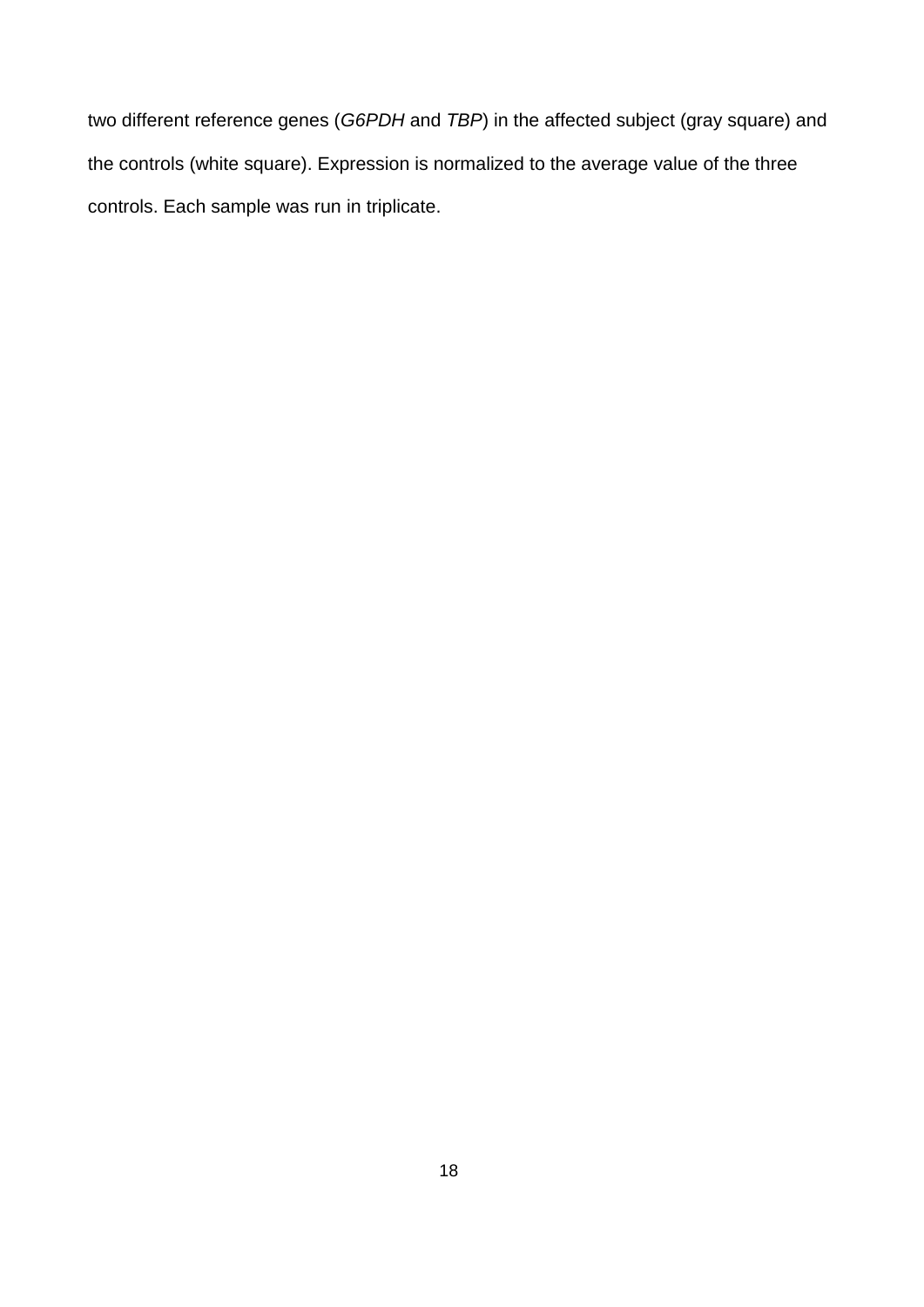## **REFERENCES**

- 1. Schiffmann R, van der Knaap MS. The latest on leukodystrophies. *Curr Opin Neurol.* 2004;**17**:187-192.
- 2. Lyon G, Fattal-Valevski A, Kolodny EH. Leukodystrophies: clinical and genetic aspects. *Top Magn Reson Imaging.* 2006;**17**:219-242.
- 3. Eldridge R, Anayiotos CP, Schlesinger S *et al.* Hereditary adult-onset leukodystrophy simulating chronic progressive multiple sclerosis. *N Engl J Med.* 1984;**311**:948-953.
- 4. Asahara H, Yoshimura T, Sada S *et al.* [A Japanese family with probably autosomal dominant adult-onset leukodystrophy]. *Rinsho Shinkeigaku.* 1996;**36**:968-972.
- 5. Padiath QS, Saigoh K, Schiffmann R *et al.* Lamin B1 duplications cause autosomal dominant leukodystrophy. *Nat Genet.* 2006;**38**:1114-1123.
- 6. Abe K, Ikeda M, Watase K *et al.* A kindred of hereditary adult-onset leukodystrophy with sparing of the optic radiations. *Neuroradiology.* 1993;**35**:281-283.
- 7. Quattrocolo G, Leombruni S, Vaula G *et al.* Autosomal dominant late-onset leukoencephalopathy. Clinical report of a new Italian family. *Eur Neurol.* 1997;**37**:53-61.
- 8. Autti T, Muttilainen M, Raininko R *et al.* Extensive cerebral white matter abnormality without clinical symptoms: a new hereditary condition? *Ann Neurol.* 1999;**45**:801-805.
- 9. Fukazawa T, Sasaki H, Kikuchi S *et al.* Dominantly inherited leukodystrophy showing cerebellar deficits and spastic paraparesis: a new entity? *J Neurol.* 1997;**244**:446-449.
- 10. Tagawa A, Ono S, Inoue K *et al.* A new familial adult-onset leukodystrophy manifesting as cerebellar ataxia and dementia. *J Neurol Sci.* 2001;**183**:47-55.
- 11. Nomoto N, Iwasaki Y, Arasaki K *et al.* Autosomal dominant childhood onset slowly progressive leukodystrophy--a Japanese family with spastic paraparesis, ataxia, mental deterioration, and skeletal abnormality. *J Neurol Sci.* 2004;**221**:35-39.
- 12. Marklund L, Melin M, Melberg A *et al.* Adult-onset autosomal dominant leukodystrophy with autonomic symptoms restricted to 1.5 Mbp on chromosome 5q23. *Am J Med Genet B Neuropsychiatr Genet.* 2006;**141**:608-614.
- 13. Melberg A, Hallberg L, Kalimo H *et al.* MR characteristics and neuropathology in adultonset autosomal dominant leukodystrophy with autonomic symptoms. *AJNR Am J Neuroradiol.* 2006;**27**:904-911.
- 14. Inoue K. PLP1-related inherited dysmyelinating disorders: Pelizaeus-Merzbacher disease and spastic paraplegia type 2. *Neurogenetics.* 2005;**6**:1-16.
- 15. van der Knaap MS, Naidu S, Breiter SN *et al.* Alexander disease: diagnosis with MR imaging. *AJNR Am J Neuroradiol.* 2001;**22**:541-552.
- 16. van der Knaap MS, Ramesh V, Schiffmann R *et al.* Alexander disease: ventricular garlands and abnormalities of the medulla and spinal cord. *Neurology.* 2006;**66**:494-498.
- 17. Livak KJ, Schmittgen TD. Analysis of relative gene expression data using real-time quantitative PCR and the 2(-Delta Delta C(T)) Method. *Methods.* 2001;**25**:402-408.
- 18. Radonic A, Thulke S, Mackay IM *et al.* Guideline to reference gene selection for quantitative real-time PCR. *Biochem Biophys Res Commun.* 2004;**313**:856-862.
- 19. Coffeen CM, McKenna CE, Koeppen AH *et al.* Genetic localization of an autosomal dominant leukodystrophy mimicking chronic progressive multiple sclerosis to chromosome 5q31. *Hum Mol Genet.* 2000;**9**:787-793.
- and their relationship to age and <br>19<sup>clinical features. *AJNR Am J Neuroradiol*.</sup> 20. Singhal S, Rich P, Markus HS. The spatial distribution of MR imaging abnormalities in cerebral autosomal dominant arteriopathy with subcortical infarcts and leukoencephalopathy 2005;**26**:2481-2487.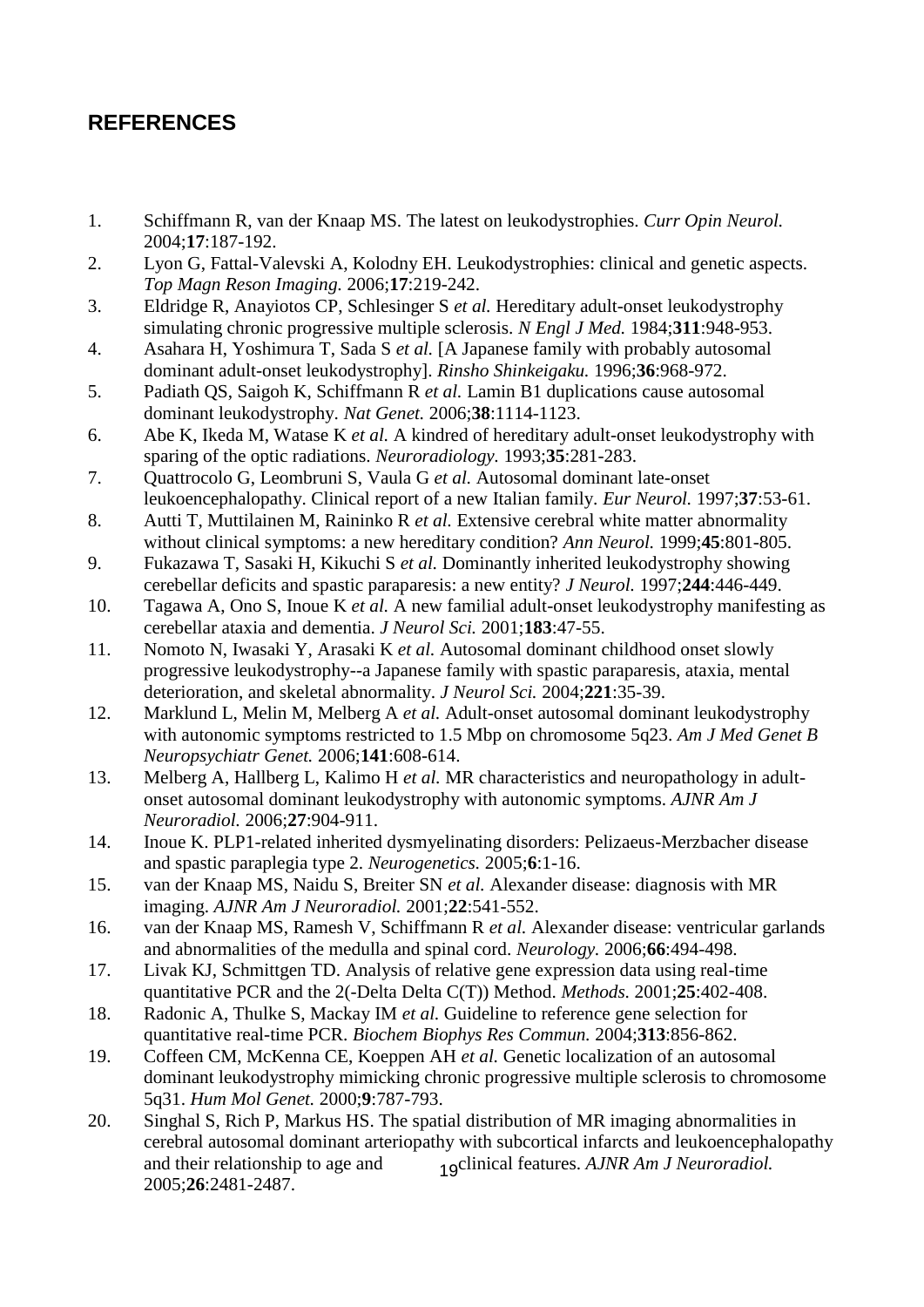- 21. van der Knaap MS, Salomons GS, Li R *et al.* Unusual variants of Alexander's disease. *Ann Neurol.* 2005;**57**:327-338.
- 22. Labauge P, Fogli A, Castelnovo G *et al.* Dominant form of vanishing white matter-like leukoencephalopathy. *Ann Neurol.* 2005;**58**:634-639.
- 23. Baba Y, Ghetti B, Baker MC *et al.* Hereditary diffuse leukoencephalopathy with spheroids: clinical, pathologic and genetic studies of a new kindred. *Acta Neuropathol.* 2006;**111**:300- 311.